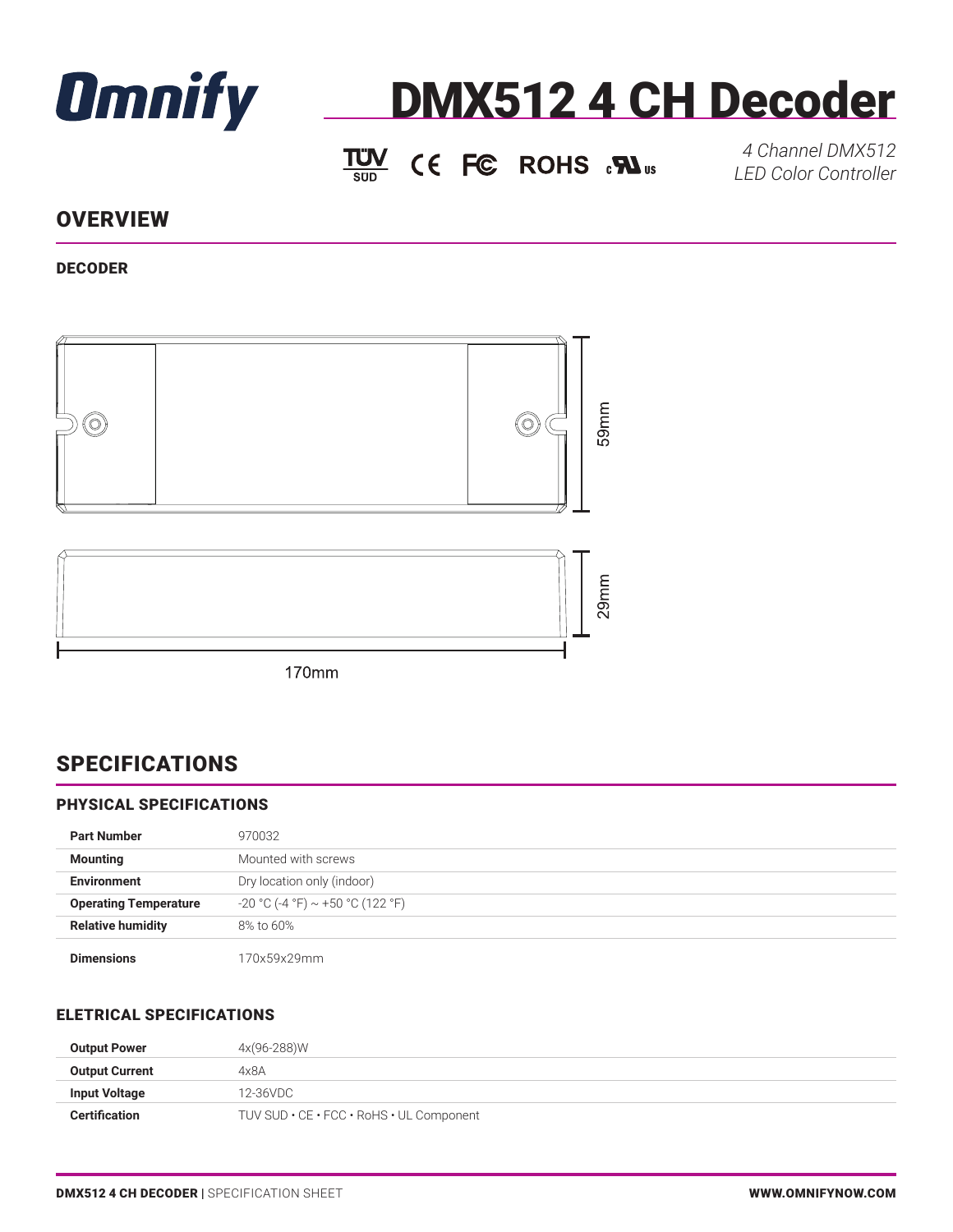

# DMX512 4 CH Decoder

 $\underline{TW}$  CE FC ROHS  $\overline{S}$ <sub>us</sub>

*4 Channel DMX512 LED Color Controller*

# FUNCTIONS

## RECEIVER



**1.** Standard DMX512 compliant control interface, enable to set the DMX address freely. And show address via digital numeric display.

- **2.** Two types available (Constant Voltage, Constant Current), suitable for different LED lamps.
- **3.** To work with power repeater to expand output power unlimitedly.
- **4.** Waterproof grade: IP20.

## **OPERATION**



Through buttons to set desired DMX512 address, click button 1 to set "hundreds" position, 2 to set "tens" position, 3 to set "unit" position.

## CHOOSE CHANNEL

Press and hold down 2nd and 3rd buttons simultaneously for 2 seconds, cH digital display flashes, then click 1st button to choose 1/2/3/4, 3 means total 3 channels, 4 means total 4 channels. Press and hold down any button for >2 seconds to confirm the 1, 2, 3 or 4 channels. The factory preset default is 4 channels outputs.



### SET DMX ADDRESS

Press and hold down 1st button for 2 seconds, digital display flashes to set the required DMX address, then press and hold down any button for >2 seconds to confirm.



#### CHOOSE PWM FREQUENCY

Press and hold down 1st and 3rd buttons simultaneously for 2 seconds, digital display flashes to show "P-c".

"P" means PWM frequency, click 1st button to show, "1" means 1500Hz, "2" means 200Hz.

"c" means dimming options, click 3rd button to show, "1" means logarithmic dimming, "2" means linear dimming.

The factory preset default is PWM frequency 1500Hz with linear dimming. 1-2

#### **NOTES**

*For example, when we set address to 001*

SAFETY & WARNINGS

**DO NOT** install with power applied to device. **DO NOT** expose the device to moisture.

*When select 1cH, all four channels will be the same address 001.*

*When select 2cH, channel one and channel three will be the same address 001, channel two and channel four will be 002.*

*When select 3cH, channel 1,2,3 will be address 001,002,003, and channel 4 address is also 001*

*When select 4cH, channel 1, 2, 3,4 will be address 001, 002, 003, 004.*